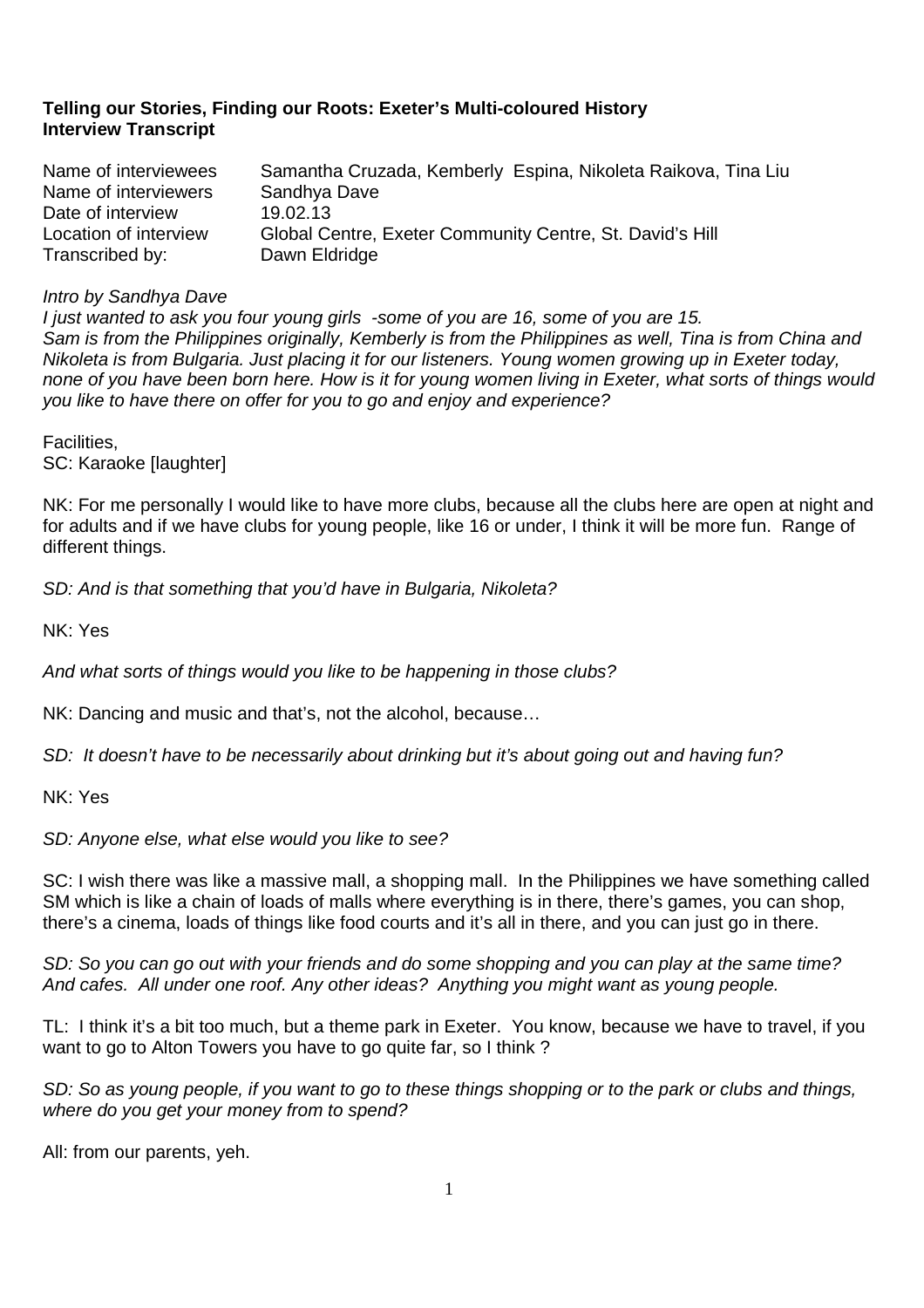SD: So do you all get pocket-money?

SC: I do chores and stuff, so I wash the dishes, sometimes I do the laundry, the ironing, or clean my room and I get money.

NK: I don't get pocket-money, but because I don't use money a lot but when I ask for money I can get it, once a week or something, I just ask for it.

KE: I ask for it as well.

NK: But I think I might work when I'm 16 or older but I can't now cos I'm only 15.

SD: So that wouldn't be an issue, asking for money to go out for kind of leisure. God, that was different in our days, we had to make do. So Sam, that was quite interesting you said you do chores at home – that sounds quite American that idea to me, is that something that is normal in the Philippines, in the culture where you do some work at home?

SC: Yes it is. Parents like encourage helping in the house, especially elderly people, like they grew up helping their parents and doing the chores because we don't want older people to be burdened with chores. So it's like out of respect.

SD: And that was something that I heard in your different families. So do you think that your experiences of what you think family is, like you spoke about looking after the elderly, do you think that is maybe very different to someone who is an English girl of your age being brought up, do you think she may have different attitudes to family?

KE: Well it's worth asking, I heard that people get kicked out when they are 18 and I find that really, really weird, I don't know why, but it's like you are family and when you have a baby you have it for like 10 or 9 months why would you give up? It's weird to me.

SD: So that was a really unusual idea for you?

NK: Also I've noticed that British people are not as close to their families, for example I know a lot of people if they see their parents outside of school or on the bus they would think it's really awkward.

SC: Yes and they start running away…

NK: They feel it's really awkward to be around their parents, and for me I would be really happy to see my mum, I think that's quite weird.

KE: You know here, if you are like old, you get sent to homes, nursing home but in the Philippines we don't have that because parents look after their own. I find it quite weird because married people they just leave their parents in a nursing home.

SD: So with family upbringing as people get older you look after them. Do you think that it something that might change, with generations? Say for example, if I can just talk to Sam and Kemberly, if you were going to now stay in this country and say that you have children here and have careers, do you think that might change? If you go off and you work in London, do you think that that is something that might change if your parents decide to stay in Exeter?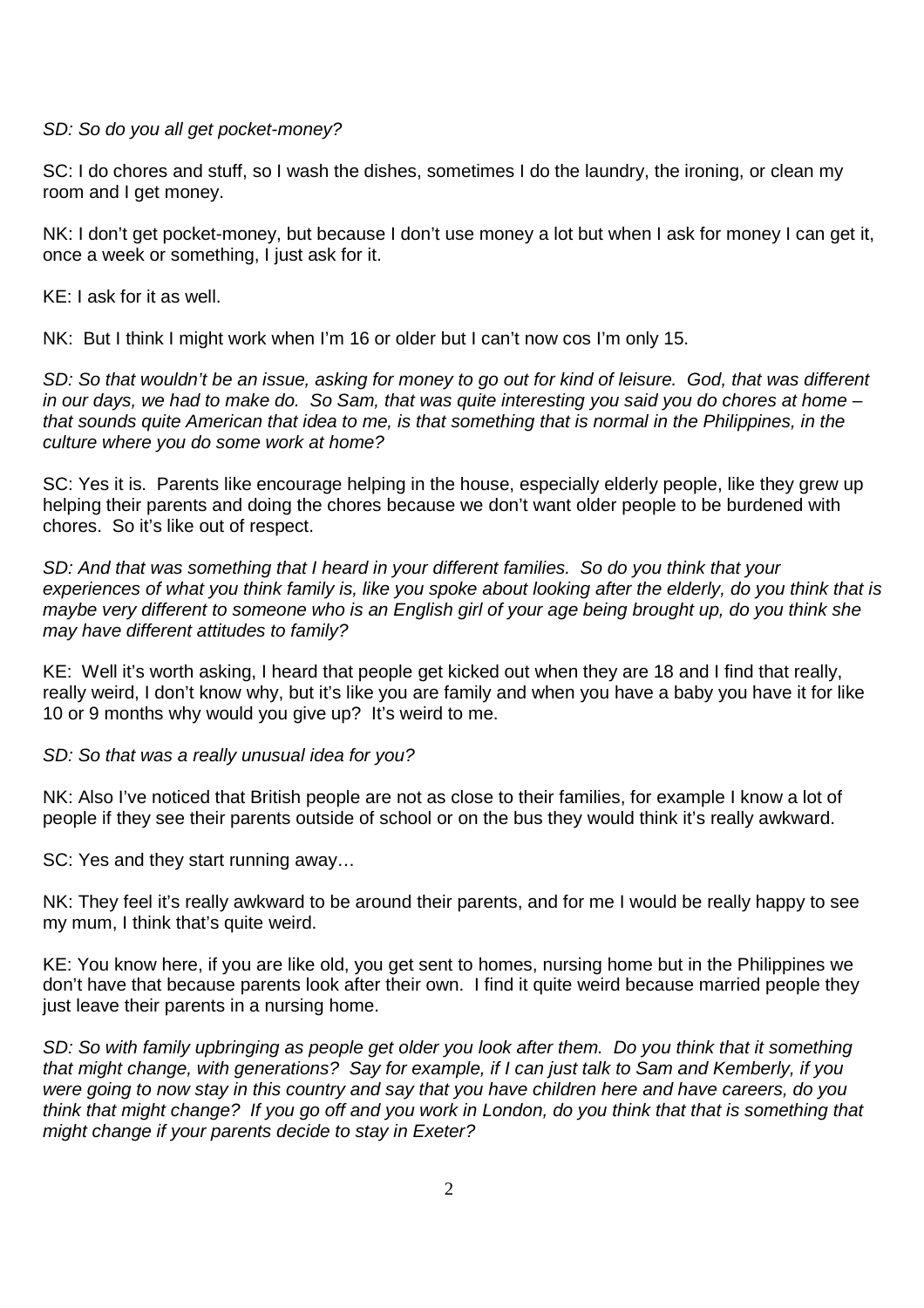SC: I think it will change because if, for example, you are born here you are influenced by like everyone around here. I mean even for me, I wasn't born here, but I am influenced – part of me is British and part of me is Philippina and especially if you are a child here and you grow up here, you feel more closer to your British side and roots, and I think you will believe more, the beliefs of the culture here,

SD: So in terms of women as well, because you are all young women, is it different for you do you think with your cultural family roots being a woman to being a young man. Do you think you have been brought up different. Of course if you are an only child you may not have an answer to that.

SC: It's actually really funny, because my mum is like kind of mad on the family, like she's not… but men in the Philippines respect women a lot. For example, my mum had to say that the man is the head of the family, but the woman is the neck (laughs), that's what she says and did taught me that men and women are equal.

SD: So there's no difference for you Sam in what you do in your career or anything like that? It's equal for you and your brother?

SC: Yes

KE: For me, because my parents plan to move back to Philippines, and they expect my brother to look after me. I think they just want him to be everything, they told him that he can't get married until he finishes university.

SD: And how does that sit with you about your brother looking after you?

KE: I feel sorry for him, he can't have want he wants, he just has to look after me. I feel bad, I want to become independent as well. I am going to be 18 in a few years time and I can't just let him look after me.

SD: So your parents are planning to go back to the Philippines? And you are going to be happy to stay here?

KE: Yes I will finish my school here.

SD: Do you think you might stay here – I know it is a difficult question because you don't know, but do you think you are planning to stay in this country afterwards, do you think?

KE: Yes.

SD: So, what I am hearing from all of you is you've got these lives at home that are based in your own countries of origin and then you've got this life which is outside, which is a British life, you go to school, and go to shops and hang round in an English way etc. and I'm just wondering is that difficult, how is that to hold those two different, I would call it identities, so maybe a Chinese and English identity?

TL: I go home to China every summer for holiday, I go to my granddad's house, he like lives in this area, there are lots of old people there, and most of them haven't been outside the country. I go back there and they are just like, oh you are the one who went to the UK and like how come you are still the same, you are still speaking in Chinese? And like I don't really change much, I still have the Chinese culture with me and all my friends ask me to go out in the night, but my granddad still tells me to go home at 7 o'clock and like, you are the one who went to the UK and you are the one who has to go home the earliest. And I was like, I really don't change that much. I think I have more of a Chinese side.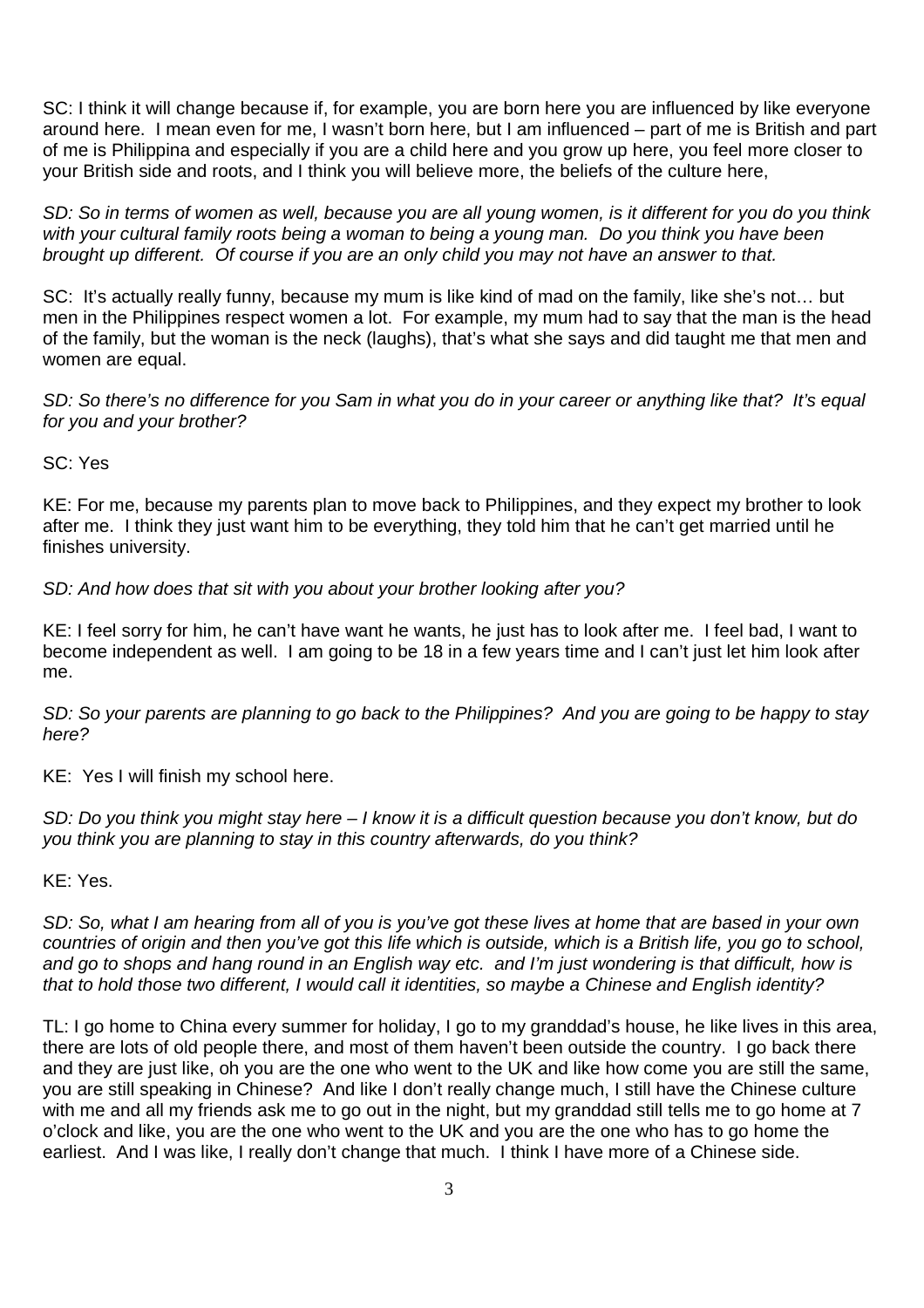### SD: So even living in Exeter for you feel so more Chinese than English. And anyone else, how are those different kind of cultures that you hold?

SC: For me, I think it depends on the people you speak with, because if I was like with British people and people that have been here for a long time, I would speak about things that are relevant, like to each other and have things in common, but if I was with Filippino people I would try and speak in Filippino and try to like relate to them. But I think depending on the people I speak to I adapt, like how I speak and things I talk about because I don't want to make them feel awkward. Sometimes they might like try not to understand things that I am saying, coming across.

# SD: How do you feel about having those two different identities Bulgarian and English?

NR: At home, you know I just don't think what I do because I'm already comfortable, but when I'm outside I'm kind of careful what I do and what I speak to other people because before I say something, I have to think about what I say in English to other people. I might say something that they won't be able to understand and I think to look how far outside the home I feel comfortable, and sometimes at home I seem to have long conversations but when I go outside I don't know that much.

SD: I just remember, because I can relate to that what you were saying – when I go back to India for example, that's exactly the reaction that I get when people say, wow you are not really different even though you've grown up in England in London. But it's interesting because I wonder whether you feel you are losing anything by living here?

TL: I don't think I am losing anything but I think I will miss stuff, because if I haven't been in the UK if I've grown up in China and lived there forever I would pick up more things, all I have in my memory is when I was small in primary school, but things change a lot when you go to secondary school and go to college, and I think I will miss that part of the life. Yeh.

# SD: Any other comments about losing..

SC: I think of doing something rather than losing, kind of a combination of the two. If I like stayed in the Philippines I would have the information and people around, I would be kind of the same as them. But then here, it's like hard to explain, the culture in the Philippines and like the knowledge of history and stuff like that, if I was in the Philippines it would just be that, but because I went to England I love history of art and other cultures and it's a combination of the two.

SD: So for you, you are kind of being enriched because you are learning more and I think you were talking about that as well earlier Nikoleta about Bulgarian people being a bit closed, you felt people were more open here, you learn more about other cultures.

Great, let's just talk about, I wanted to ask you: what do you like about Exeter, what do you guys like about it?

NR: There are more things to do than Bulgaria. Because in Bulgaria like I say, it is quite a poor country and we don't really have the money to build new things, so it's the same things when I go to Bulgaria and here they build new shops, but there are still new things which are really interesting to see like the difference here and Bulgaria.

### SD What do you like about Exeter?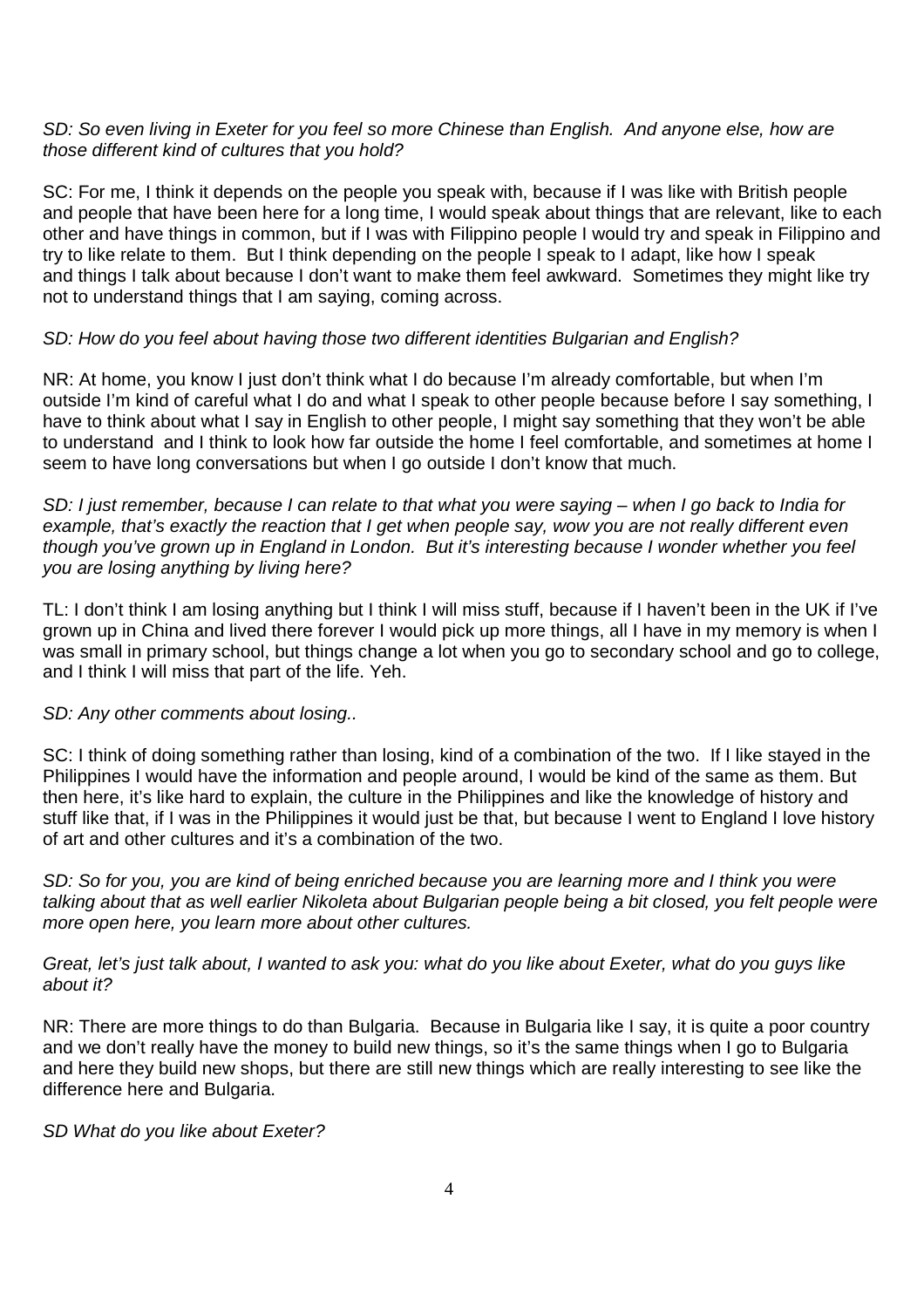TL: I think about school, in China starting from primary school, because the population… things are really hard, starting from primary school, you have to try hard at everything, but here you just do what you want to do but in China you have to be good at everything, it's really hard.

SD: So there's more pressure, so actually you like Exeter because you get to be...

TL: I can choose what I want to do, but in China it's like when you go to university, your parents kind of say, be a nurse because you will earn a lot and it will be a good job. But here if I want to be a bus driver (laughter)…

# SD: You can be what you want, there is a real sense of choice here.

NR: In Bulgaria it's also really, really hard like from the day you start Year 1, it's really hard and gets harder, we are really pressured by the teachers and we get lots of homework, yeh... That's the thing I like about Exeter, we don't really get homework. But in Bulgaria we get homework everyday and it needs to be completed for the other day, like if we get it on Wednesday we need to complete it by Friday. So when we don't get much times to do it, and we get loads of homework…

# SD: What about you, Kemberly, what do you like about Exeter?

KE: There's a lot of Philipinos here. I'm not saying that there's not much Philipinos in other cities in UK, there's a lot in London as well but you know Exeter is a bit smaller than London therefore you meet more Philipinos here, easier you know compared to other parts.

SC: I just like being comfortable, I know where everything is, for example if I'm in the Philippines I'm kind of like paranoid, I feel lost because it's big and I haven't been there for a really long time. In Exeter I know where everything is, I don't feel frustrated, if I'm in one place, I know how to get home, but if I'm in the Philippines, I don't know I have no idea and the people are like I can just ask them, they are approachable, but in the Philippines talking to strangers is like just weird, you can't just say: oh by the way... blah blah – they would just like, what are you doing?

TL: you know when I first came here and people would smile at me, so weird, even without knowing you, but I smile at people now.

KE: Like me and my brother was walking in the morning and there's this old lady, she said Good Morning to my brother and my brother said Good Morning and I'm jus like: do you know her? And my brother is like, no, I just greeted her. (laughter) I thought that was also weird.

### SD: And so do you think Exeter might be a friendlier city compared to another English city?

NR: I think England is friendly, British people are really polite.

TK: Part of the culture.

# SD: And do you think that might be different, if you go to Bristol or London or Plymouth, do you think that's different here?

SC: Yes, because in London, no-one says hi or something, because I stayed there for about 2 weeks and when you walk around, people don't smile as much, they are kind of more suspicious just because it's a bigger city and the crime rate is bigger.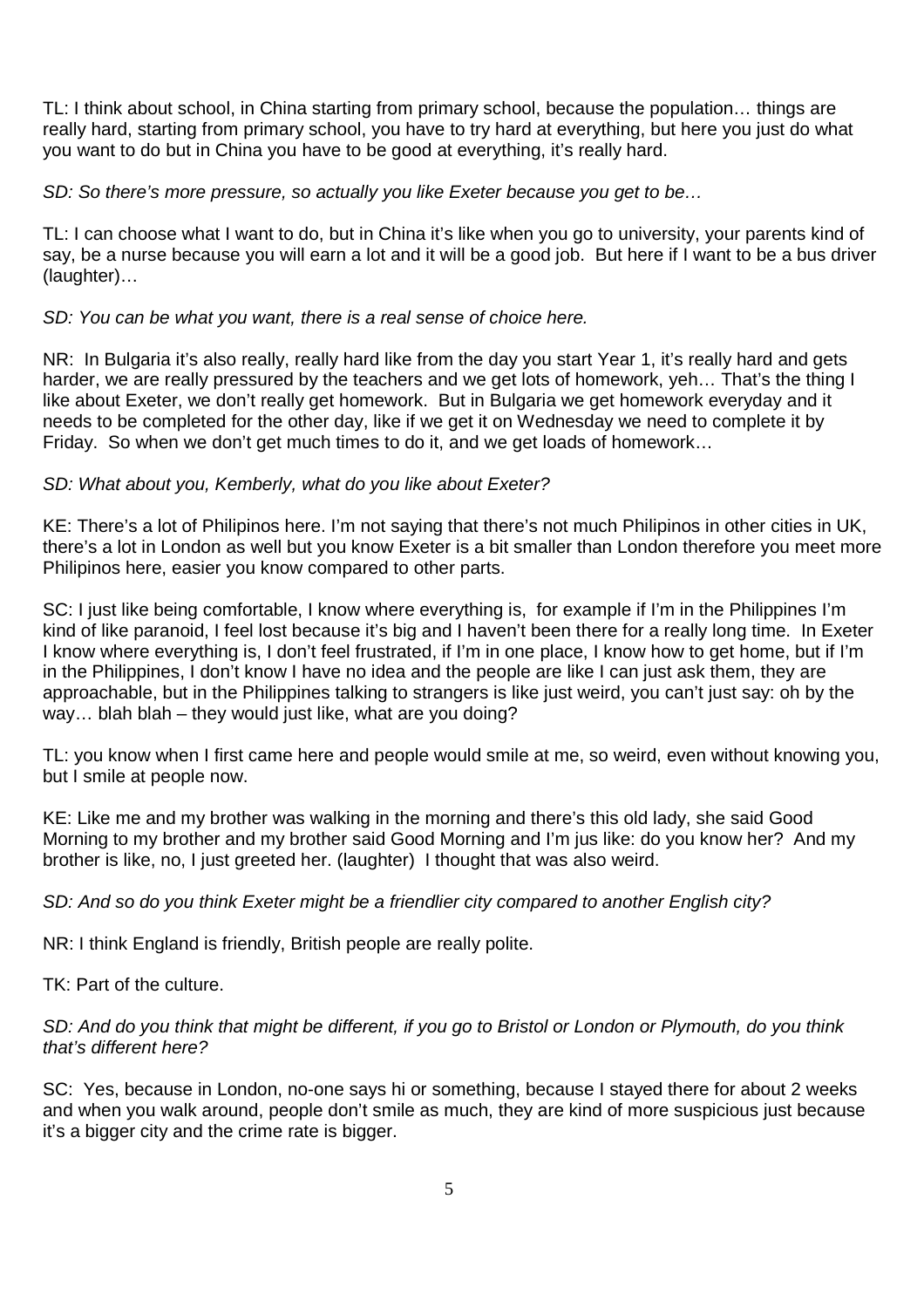SD: OK lovely, and I just wanted to ask one more question about your school. You go to St James and it's really got quite a high percentage of children from somewhere else, and I think about 11%, and I know that they do embrace other cultures really, really well, St James has had an excellent reputation due to some good teachers there. And I just wondered if you've come across any experiences – Kemberly you shared that story about the boy sitting on his own sometimes at lunchtime, and just what you feel your school could do to help change that, what do you feel?

TL: I think that because in school there are different groups, I think what happened to us is because we are like foreigners, and we stay in a group, it would help if sometimes we get, like in lessons, if we get to be in groups with other people, so we get more chance to talk to each other.

SD: OK, so that's interesting. So you are saying that, in your year, what you are saying is when you guys socialise and hang out, but also in class and out, you guys tend to stay together, stick together and so do you not mix with English kids?

SC: Well we have English friends, but don't just mix with like a separate group, that's not due to race it's more like, to interest… just natural.

SD: So it's something you are just attracted to, that's where you are more comfortable. So what you are saying is maybe in class it could be mixed up a bit more.

SC: So we get to know each other a bit more.

KE: We should have more group discussions and group work where the teachers puts us into, like varying the group, not just our friendship group all the time, because she always says get into a group of three or two, or something like that, but she doesn't give us like, a specific group, she always says work with whoever you want to, so we always work with the people we feel comfortable with.

SD: So a little bit more preplanned splitting up might help? What about this boy, do you think, who sits on his own?

TL: Probably like us, we don't really have a problem because we already have friends, but the boy I was talking about earlier, he doesn't have like anyone to talk to – even though he's sitting at a table with a group of boys, they don't really talk to him. And I think that we should have something like a club where him and other people and like socialise with each other.

SC: I think it's more about the language, if you can talk fluently in English, it will help a lot. I don't think he is confident in speaking to other people.

SD: Yes. If you're not confident speaking the language, it's harder to socialise with people. Have any of you ever been laughed at because of your accent?

TL: I have. KE: I have.

SD: In school or out of school?

TL: In school

SD: I think we did talk about it earlier, but you said you didn't tell a teacher. Why didn't you tell a teacher?